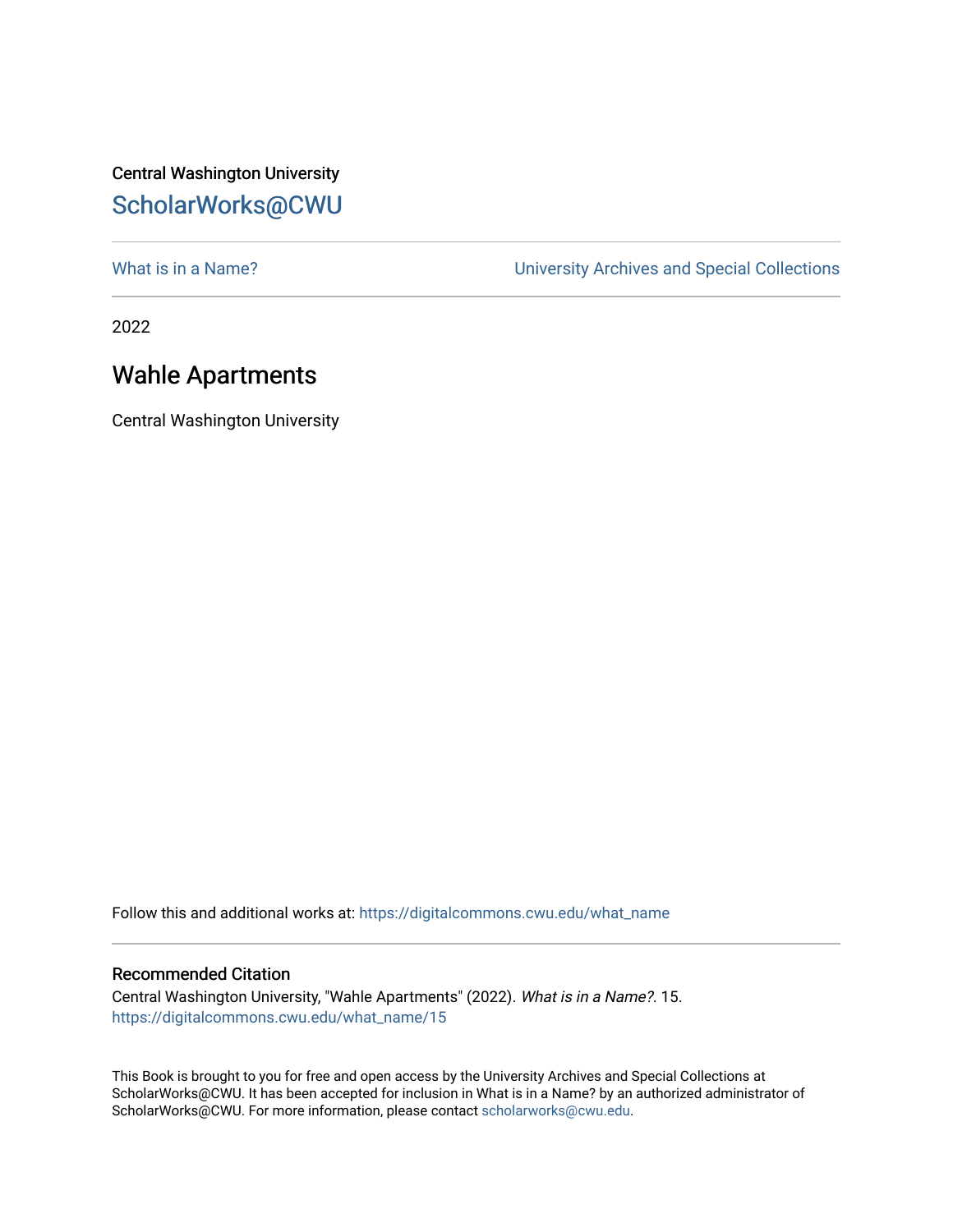What is in a Name? Wahle Apartments

Roy P. Wahle, namesake for CWU's Wahle Apartment Complex, was a lifelong educator.

Wahle, who graduated from Central Washington College of Education in 1946, was actively involved in a wide variety of educational initiatives throughout his life, including serving as a member of the Central Washington State College Board of Trustees from 1957 to 1969. He served as chair from 1965 to 1966.

After obtaining his undergraduate degree at Central, Wahle earned a master's degree and doctorate degree in education from the University of Northern Colorado. He worked as a teacher and administrator for Bellevue Public Schools for many years, then became Dean of Instruction at Bellevue Community College.

From there, he became an associate professor of education at Seattle University, and taught in the doctoral program in educational leadership until he retired in 1990 (and was named professor emeritus). Then, he returned to Ellensburg and worked as a part-time instructor for Central Washington State University.

Born in Ellensburg in 1921, Wahle attended Central from 1939-42, then interrupted his studies at the start of his senior year to serve in Army Intelligence during World War II. He returned to Central shortly after the war ended and completed his degree.

During his time at Central, Wahle was extremely active in student organizations and served as the first president of the Student Government Association (now known as ASCWU), including crafting the organization's first constitution.

In a 2008 interview in the *Ellensburg Daily Record*, Wahle said he raised chickens and strawberries to earn enough money to attend Central.

Wahle met his wife, Betty Lou, while at Ellensburg High School, but they didn't begin dating until they were in college. They were married in 1944.

While on the Board of Trustees, Wahle was actively involved in the construction of Nicholson Pavilion. In his CWU oral history, Wahle said he had attended a basketball game at the University of Washington and was frustrated by the number of supporting posts that obscured the view of the floor during the game.

He told the architect working on Central's new gymnasium that he wished there was a way to hang the ceiling of the new pavilion from a sky hook. The architect began sketching ideas on a napkin for how to build the structure without supporting posts, which ultimately led to the unique cable-support system incorporated into the design of Nicholson.